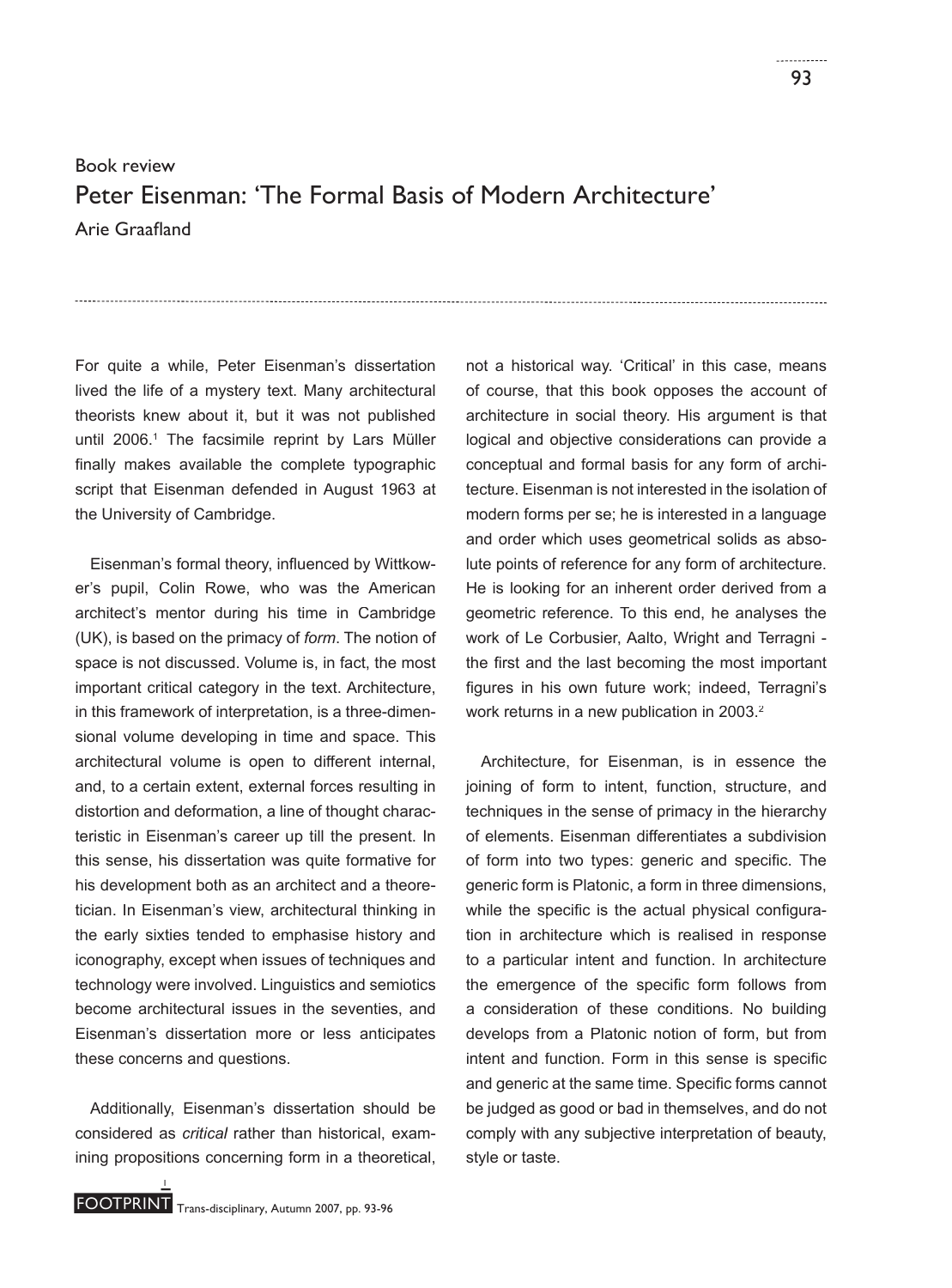Specific forms should relate to what Eisenman defines as the essence of a building. Form is examined in its relation to structure and techniques; structure may be thought of as the bones, veins and arteries of a building while techniques are, in turn, the ligaments of a building. To be able to understand volume, he introduces the notions of movement and experience. In the development of formal systems there should be clarity and comprehensibility in the transmission of an idea from 'author' to 'receiver', notions from communication theory in the 1950's, and hence the need for a formal ordering. Ordering rests on the systematic organisation of vocabulary; that is to say of volume, mass, surface, and movement. Eisenman attempts to show that architectural systems must develop from both the external situations and the internal functional requirements. In fact, like syntax it governs all organisation. Architecture is considered a formal language with a grammar. Buildings are like language, intentional; indeed, architecture orders itself by certain rules like language. In linguistics 'semantics' is the science of the meaning of words and sentences, the part that is suppressed in Eisenman. 'Grammar' is conceived of as the study of forms and constructions. Words form sentences by being arranged according to strict laws, or order. When treating grammatical categories, traditional grammar distinguishes parts of speech, modalities, and syntactic relationships.<sup>3</sup>

However, semiology concerned with objects has never convincingly shown the difference between structure and grammar. In the end, architecture might have structure or order, but it has no grammar. Inherent in language is a sort of theory of truth in the sense of a distinction between 'sense' and 'nonsense'. Yet no theory of truth for objects exists. In an earlier attempt to analyse Eisenman's Bio-Center entry for Frankfurt, I examined his building as 'semiotic material', a notion I borrowed from Julia Kristeva's linguistic theory.<sup>4</sup> 'Text', for Kristeva, is a specific domain of the semiotic, following syntactical and grammatical rules, which do not apply in

the world of non-linguistic systems like architecture.5 Kristeva's example is painting, Giotto's work in particular. But for painting one could read architecture.

Eisenman's empirical architectural proofs were explicated by eight buildings he analysed in great detail. The beauty of these examples actually lies in the analytical drawings, not in their grammar. Each building is re-drawn by hand and analysed as a field of different forces. Corbusier's Pavillon Suisse in Paris (1930-32) is analysed in the sense of 'compression', 'a crushing action applied to the sides', a 'pressure' that is acknowledged on the rear wall and so on. Proceeding this way, Eisenman can distance himself from notions of 'free form' architecture, a distancing still present in his current work, which, of course, is completely different from his early Houses. Corbusier's Cité de Refuge (1933) in Paris is characterised by the same mechanisms, with a 'suction effect' of the entry bridge. Frank Lloyd Wright's buildings are, in contrast, of a linear nature - one parallel to, and one perpendicular to dominant external axes. The syntax in this case is the resolution of internal and external requirements, and as such becomes quite similar to the syntax used in the two buildings of Le Corbusier.

In Wright's Avery Coonley House (Riverside, Illinois, 1907-8), the development is also based on syntax, but only when aided by his elaborate grammar. In the Martin House, the other example Eisenman discusses, both syntax and grammar can be resolved because of the strong systemic control, whereas in the Coonley House a very strong initial ordering seems to be vitiated by a constantly changing grammar.

With Aalto the possibility of analysis using syntactic models gets even more complex. Alvar Aalto's work is more difficult to understand as a specific grammar. The lack of an easily definable perceptual order gives the impression that there is a lack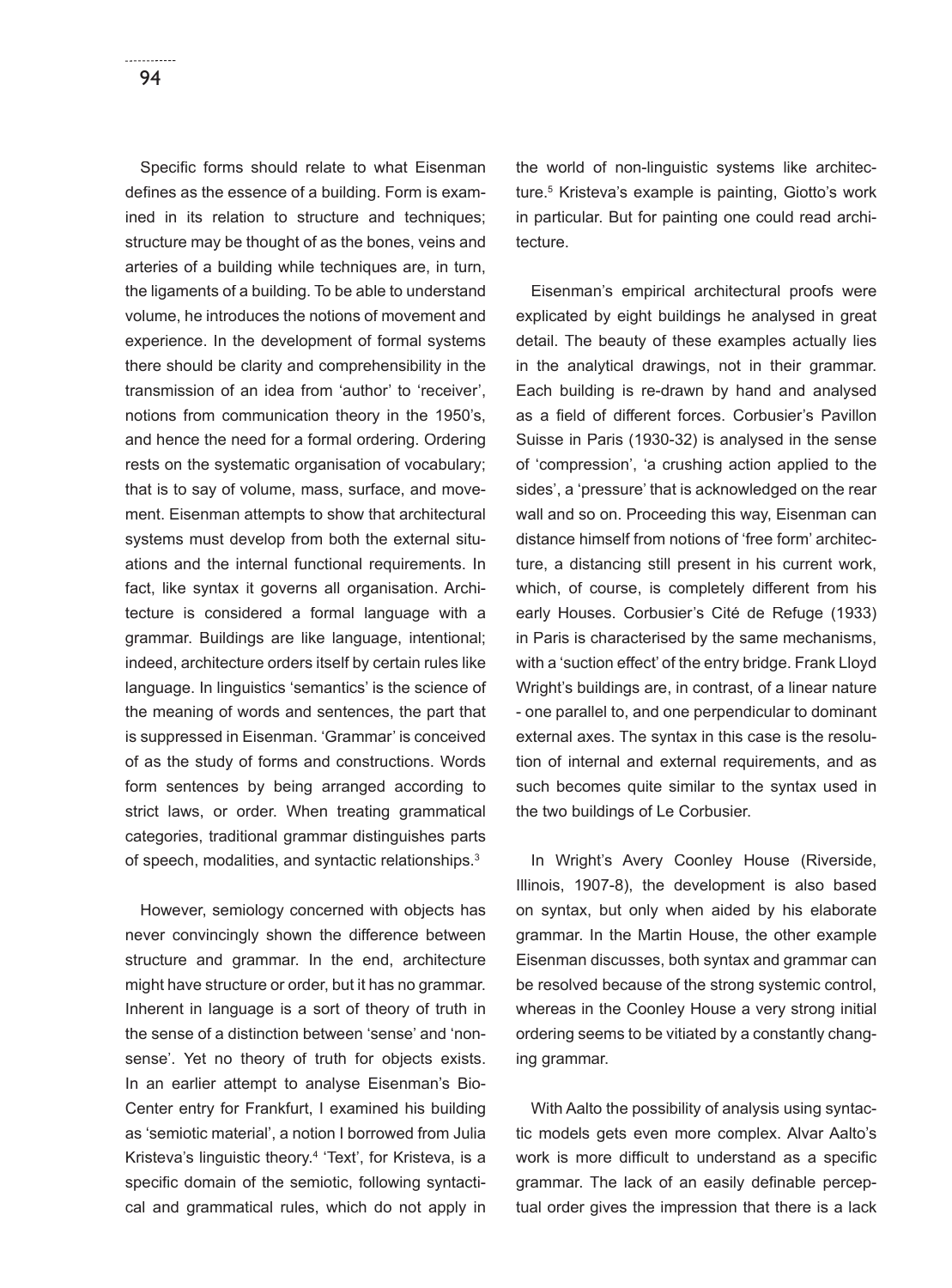of systemic order in his work. Yet also in this case, Eisenman's analysis shows Aalto buildings to be close to the grammar of Corbusier - a dominant volumetric order is combined with a secondary movement order. The so-called 'organic' development of Aalto's work is not in contradistinction to any formal order; his architecture can indeed be analysed in formal terms. Architectural elements are still regulated by a formal syntax and ordered by a formal system.

The work of Terragni, who will play an important role in Eisenman's future work, is analysed as a mass-surface dialectic. Obviously, a concern with an internal volumetric ordering is present in Terragni, but only as it relates to this primary mass-surface system. The Casa del Fascio (1932-6) can be read either as a solid block that has been cut away, or as a series of planes that have been placed together much as a deck of cards. These formal devices seem to originate from an almost academic study of Le Corbusier's notion of mass-surface. But whereas Le Corbusier initially sets up the grid and then plays with surface or mass as a foil to it, Terragni often fuses the two to achieve the desired ambiguity. Subsequently, Eisenman defines a field of forces: the syntactic order is dominant with the cross axis in the Casa del Fascio, accentuated by the three square bays and terminated by the memorial altar which provides a cushion absorbing the pressure at the end of the movement system.

In the last chapter of Eisenman's 1963 dissertation, he discusses closed and open-ended theory. Starting from a brief analysis of the treatises of Alberti and Durand as close-ended, through Choisy, Gaudet, Summerson and Banham, Eisenman arrives at Gropius and Giedion, to present his central argument: the confusion between moral and formal criteria in modern architecture. According to Eisenman, the contemporary critic in the early sixties should not interpret and direct architecture, but rather provide some kind of order, some point of reference. Theory should abandon both the historical nineteenth-century tradition and the polemical twentieth-century tradition. Theory must establish a system of priorities based on a logical consistency, in other words the formal manifestation of conceptual ideas, excluding both metaphysical consideration and aesthetic preference. Ultimately, Eisenman's dissertation should be understood as an attempt to read architecture as an open-ended system of volume and form. Of course, much could be said about the language-based underpinnings of the dissertation, but the real value of the argument is the precise way in which Eisenman analyses the masterpieces of modern architecture.

In dissertations submitted today, I rarely come across attempts by architects to carry out rigorous formal analysis of buildings realised by others. The contemporary discourse is exclusively about 'the new'. Despite notions of 'the projective' in the USA, 'research by design' in the Netherlands, or other recently introduced concepts dealing with theory and practice, Eisenman's dissertation is unique in its attempt to 'reconstruct' buildings by re-designing them.

## **Notes**

- 1. Peter Eisenman, *The Formal Basis of Modern Architecture: Dissertation 1963*, *Facsimile* (Baden: Lars Müller Publishers, 2006).
- 2. See Peter Eisenman, *Giuseppe Terragni: Transformations, Decompositions, Critiques* (New York: Monacelli, 2003).
- 3. Julia Kristeva, *Language, the Unknown: An Initiation into Linguistics*, translated by A. M. Menke (New York: Columbia University Press, 1989), p. 32.
- 4. Arie Graafland, 'Peter Eisenman: Architecture in Absentia', in *Peter Eisenman: Recent Projects*, ed. by Arie Graafland (Nijmegen: SUN, 1989), pp. 95-125.
- 5. Ibid. p. 100.